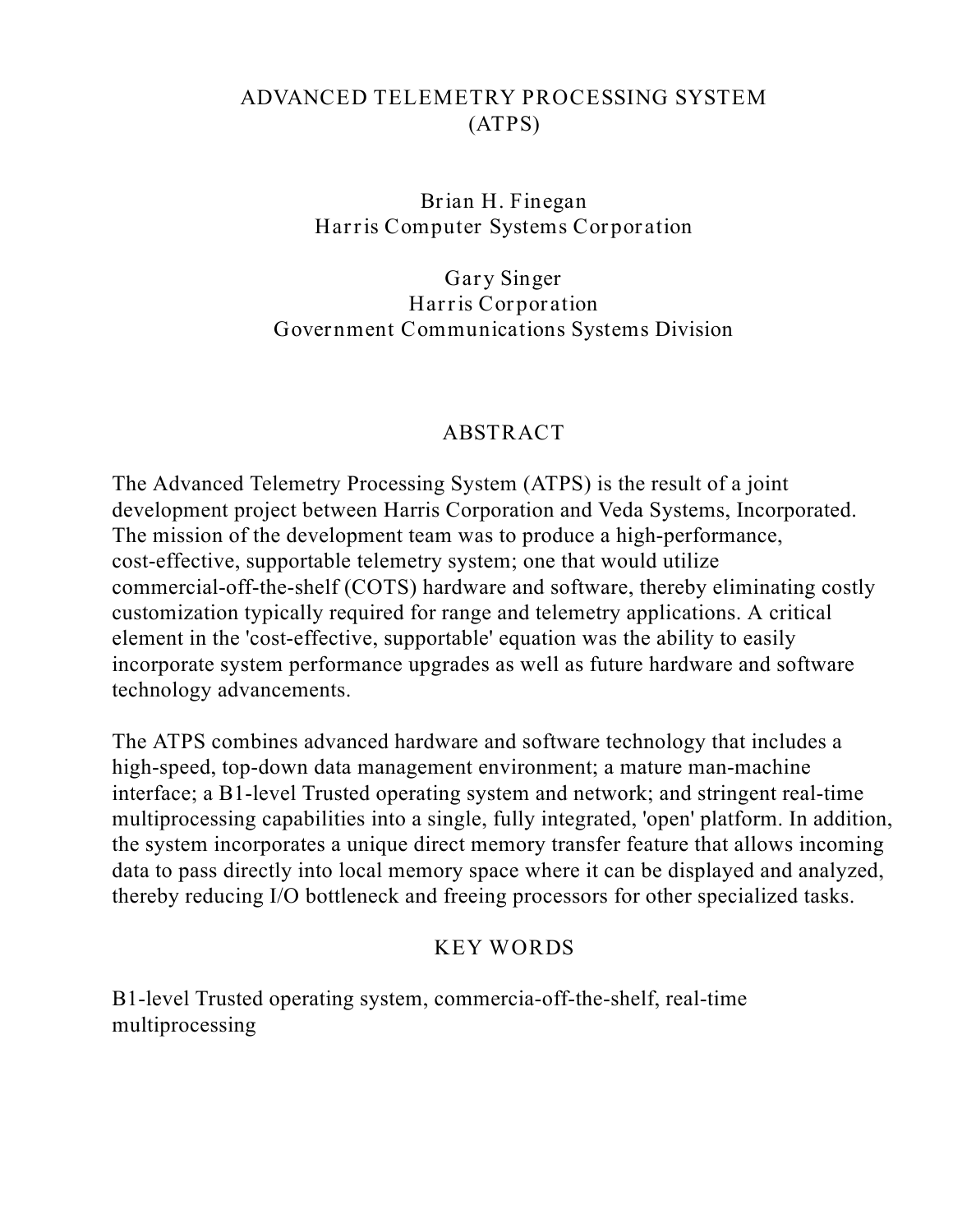# **INTRODUCTION**

Telemetry processing systems must acquire and synchronize incoming data streams and provide real-time processing of critical parameters (measurands) for display and analysis, as well as support data archival of raw processed data. Today, more than ever before, telemetry processing systems must provide increased process and display capabilities to handle the increase in data rates, measurements, and quantities, while they face the added burden of meeting requirements for a secure computing environment. The ATPS meets today's telemetry processing challenges by integrating a high-performance real-time multiprocessing system, a graphical user interface-based telemetry processing software system, and a multi-level secure operating system and network product into a single box.

## **PRINCIPLES OF OPERATION**

The ATPS design facilitates real-time data transfers that support up to 20 data streams; aggregate bandwidth of up to 20 Mbps; one or more encryption/decryption device(s); GUI and high-level software interaction displays; and a unique direct memory data transfer card. Furthermore, the ATPS hardware is equipped with fault isolation circuitry, on-line and off-line diagnostics, and data archival/playback and satellite commanding capabilities.

A basic ATPS is configured with one high-speed telemetry data bus (GME-bus), although many hardware and software configurations are possible based on user requirements. Each GME-bus is capable of accommodating 21 GME-bus devices, such as decommutators, discrete input cards, and analog to digital converters. A dual GME bus system is shown in figure 1.0.

The foundation of the ATPS consists of a modular, open hardware platform and a multiprocessor. UNIX<sup>®</sup> operating system which supports stringent real-time and multi-level secure (MLS) kernel extensions, both developed by Harris Computer Systems. Security features are actually built into the hardware, and a single chassis will implement up to four separate security levels. Therefore, ir cases where multiple telemetry streams require various levels of security, the amount of hardware required to secure the entire data stream is drastically reduced.

 $CX/UX^{TM}$  operating system provides an I/O-intensive, deterministic computing environment ideally suited to telemetry processing applications. This industry-standard, SVID-compliant UNIX, System V Release 4, operating system is enhanced with a collection of utilities, software development tools, and real-time extensions to provide high bandwidth and true real-time processing performance in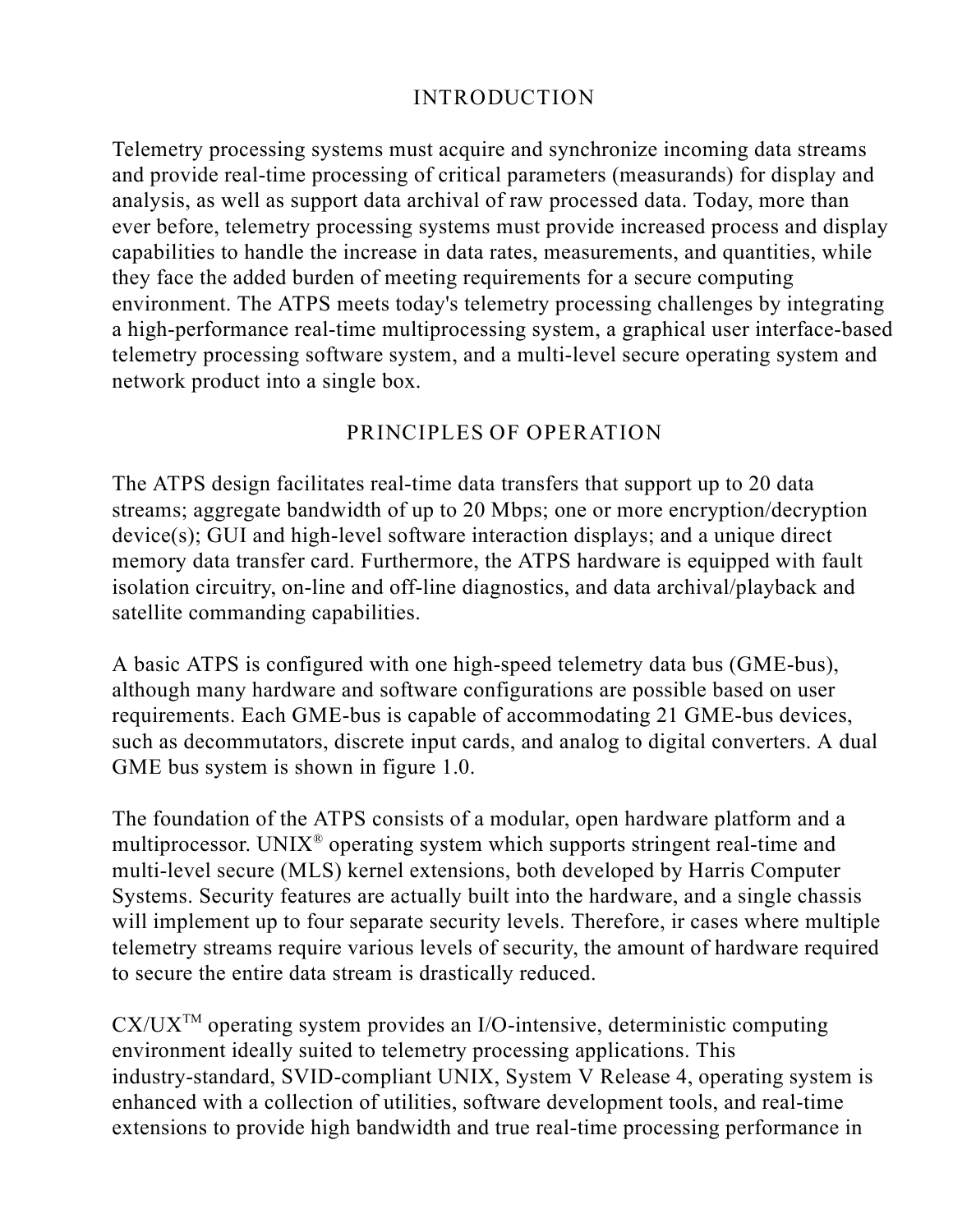

Figure 1.0

demanding development and production environments. CX/UX incorporates  $POSIX^{TM}$ -compliant features such as priority scheduling, process memory locking, memory mapping and sharing, real-time signal extensions, clocks and timers, both synchronous and asynchronous I/O.

Based on a tightly-coupled multiprocessor model, the operating system effectively eliminates the typical bottlenecks encountered with the traditional 'master-slave' model, and makes optimum use of I/O, processors, and memory resources. The operating system kernel is both multi-threaded and fully preemptive, allowing multiple processes to reside in the kernel simultaneously, while allowing higher priority processes to take precedence over lower priority processes.

An RT kernel extension is available for hard real-time processing environments where concurrent development is not required. Through the use of compile-time options, functions not critical to a stringent real-time environment have been removed or streamlined to increase the responsiveness of the operating system.

The emergence of distributed networks has led to a critical requirement for system security in today's range and telemetry programs. Typically, telemetry system users are forced to sacrifice real-time functionality, adding the burden of significantly increased overhead and multiple systems, to attain a multi-level secure computing environment. Neither tradeoff is necessary with the ATPS configured with  $CX/SX^{TM}$ , multi-level secure (MLS) operating system. Full system security is achieved at the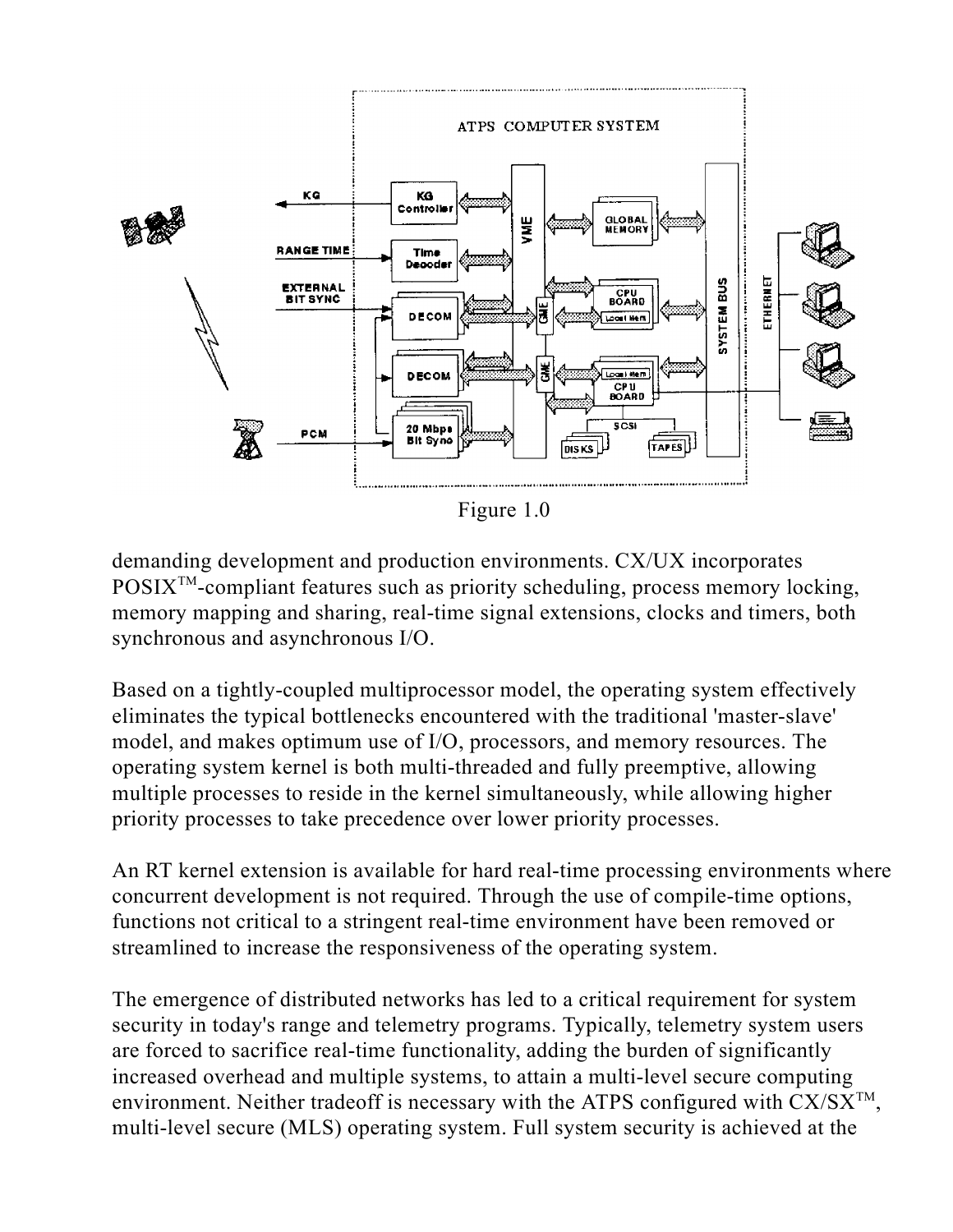operating system and network level with minimal real-time performance degradation, even with full system auditing activated.

CX/SX retains all of the real-time functionality of CX/UX, and provides both system and device security features such as data device labeling, mandatory and discretionary access control, multi-level directories, user and device-clearance management tools, object reuse, system audit trail, trusted path, and system assurance tools. The operating system is evaluated at the B1-level of trust by the National Computer Security Center (NCSC). To meet security requirements in secure or nor-secure distributed network and multi-vendor environments, CX/SX may be coupled with Harris' LAN/SX, providing an evaluated B1-level integrated MLS operating system and network solution.

## **ATPS Hardware Principles**

The hardware foundation for the ATPS is the Harris Night Hawk®, a family of scalable, open architecture, industry-standard systems. The RISC-based (Reduced Instruction Set Computer) system is the ideal platform for real-time telemetry applications since it supports standard operating systems and languages as well as COTS hardware, software and peripherals; provides portability to fail-over platforms and multi-channel interconnect allowing separate processors performing different tasks to talk to each other; and requires a smaller footprint, thereby reducing overall operations and maintenance costs.

Current Night Hawk systems incorporate  $MC88100^{TM}$  and  $MC88110^{TM}$  chip technology and are  $88$  open<sup>TM</sup>-compliant, while future generations will incorporate PowerPC<sup>®</sup> and support the PowerOpen<sup>TM</sup> software environment. The Night Hawk's unique Pre-Planned Product Improvement design enables easy upgrade from one generation of system to another.

Night Hawk supports standard interfaces and protocols including Ethernet®, TCP/IP, FDDI, POSIX, SVID, X Window System<sup>TM</sup>, OSF/Motif<sup>TM</sup>, as well as ANSI-standard compilers and SCSI peripherals. The goal of this standards-based system approach is to ensure that all application and runtime code developed on any Night Hawk platform will be portable to other standards-based systems.

To achieve true linearity and boost performance, the Night Hawk employs up to eight CPUs in a dual-bus architecture. This architectural scheme provides a deterministic, multitasking environment and increased throughput that support concurrent multiple task executions and data paths, preemptive task scheduling, distributed interrupts, rapid context switches, and yields low interrupt latencies. Shielded CPUs, another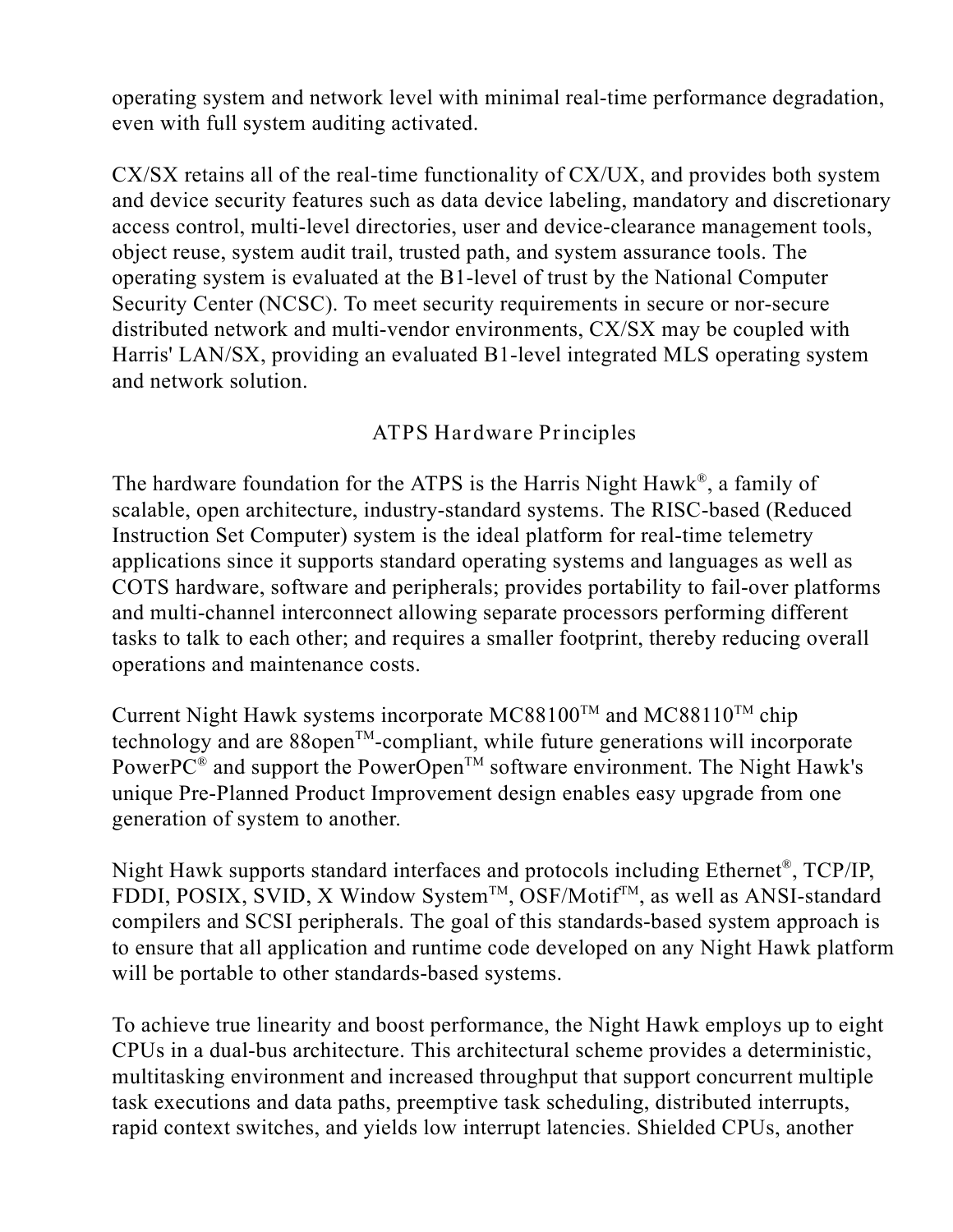plus for the multiprocessor environment, lets users direct all interrupts to a single CPU, allowing other processors to handle tasks requiring maximum determinism.

Since local memory accesses are faster and consume significantly less bandwidth than global memory, the Night Hawk installs local memory directly on the processor boards; each processor pair shares local memory. This unique memory hierarchy contributes to achieving linearity when adding processors, and allows CPU-to-CPU or CPU-to-global memory accesses without bandwidth consumption. In addition, this scheme contributes to the Pre-Planned Product improvement, which enables easy system upgrades and technology insertions through a simple CPU and memory board replacement method. A typical Night Hawk system configuration is shown in figure 2.0





The ATPS utilizes the Night Hawk's unique memory architecture to support the Telemetry Local Memory (TLM) card, developed by Harris specifically for the ATPS. The TLM card is mounted on the CPU board, and allows data to pass directly to the processor, thereby eliminating the performance delays and processor waste typically encountered when transferring data over the VME-bus.

Since many range and telemetry applications include an Ada language requirement, the ATPS uses the Harris Ada Programming Support Environment (HAPSE<sup>TM</sup>), an integrated set of software tools for the development of large-scale, real-time Ada software. One such tool is the Ada Real-time Multiprocessor System (ARMS<sup>TM</sup>), an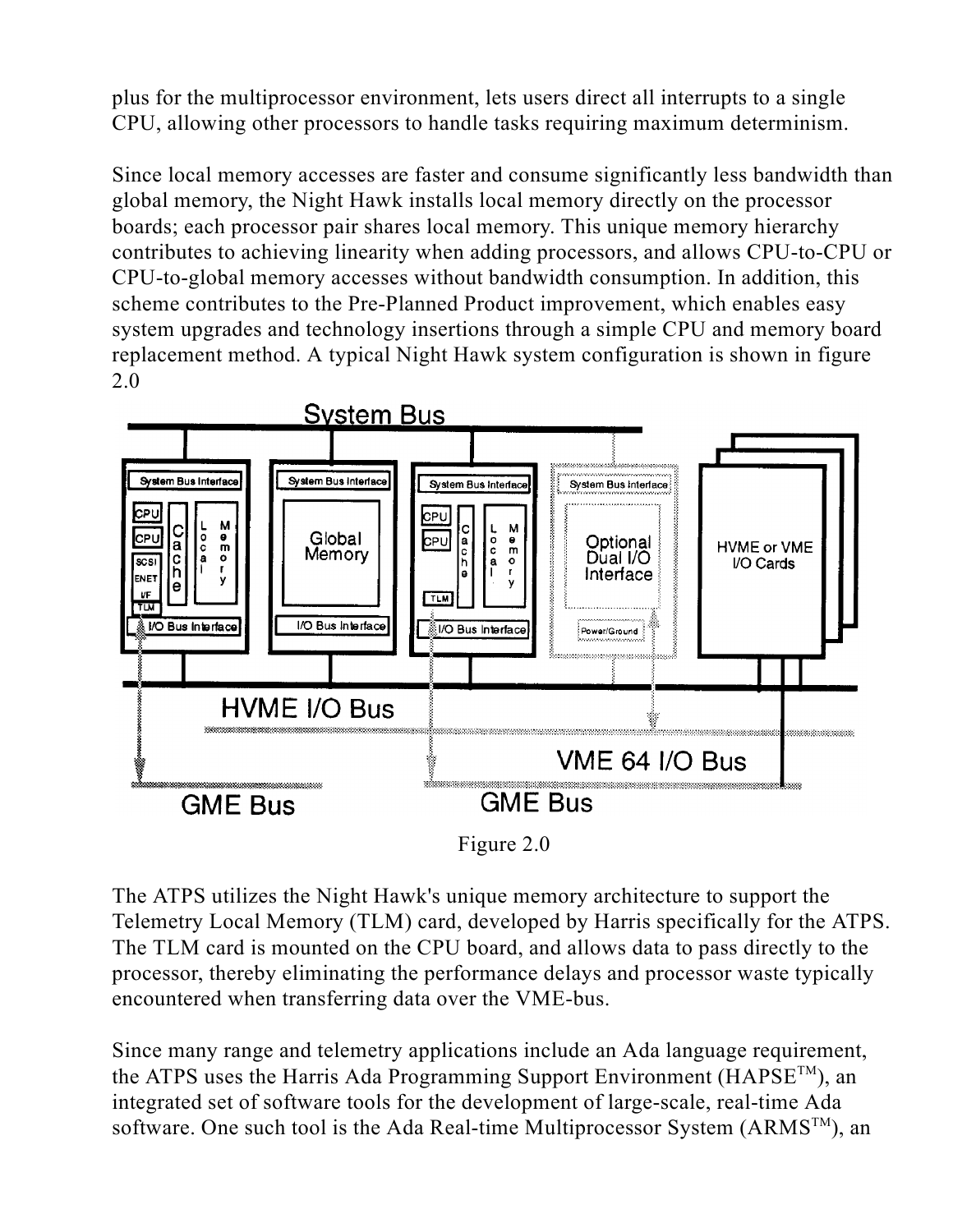Ada executive designed for critical real-time tasking applications. ARMS provides a real-time multiprocessor/parallel execution environment, whereby all tasks are implemented as individual threads of execution (executing on different processors) sharing a common physical memory image. The result is true concurrence among tasks. Powerful graphics capabilities are available to Ada designers through  $AXI^{TM}$ , an interface to the X Window System and Motif $^{TM}$  graphical user interface (GUI).

## **ATPS Software Principles**

Today's telemetry systems must accommodate frequently changing telemetry formats and processing requirements. To meet this challenge, the APTS system uses a mature GUI software package developed by Veda Systems, Incorporated.

Veda's ITAS OMEGA<sup>TM</sup> setup and control software is a third generation, telemetry-specific environment that provides complete setup, control, data processing, display, and command processing. A central dispatcher module controls the activation of specific task modules based upon the user's request. The task modules are small, easily maintained, and provide specific functions to meet various telemetry processing requirements.

The OMEGA system software features a top-down environment for describing the characteristics of data streams and for parameter processing. Features such as project, stream, parameter, and list editors simplify these processes. In this multi-stream system, multiple bit synchronizer and decommutator pairs are supported, while the processing and associated measurements reside in a single format-parameter-list database. Here, the entire project is treated as a whole rather than creating mini-databases for each processing unit, as is typical with traditional telemetry systems. Many projects can be active in the network simultaneously. For example, one engineer may be analyzing and testing archived data; another may be acquiring and analyzing incoming real-time data; while yet another engineer is planning and designing a new mission.

The parameter database is the heart of the OMEGA system, as shown in figure 3.0 Since all parameters from all input streams are defined in this single database, configuration management of the project is significantly enhanced. In addition, the system offers a GUI-based parameter database editor, specifically designed for realtime telemetry applications OMEGA also offers integrated ANSI Structured Query Language (SQL) database tools to maximize the open systems benefit. Two levels of data display capability are available. A wide selection of optimized, standard X Window System-based display types for real-time environments and DataViews® for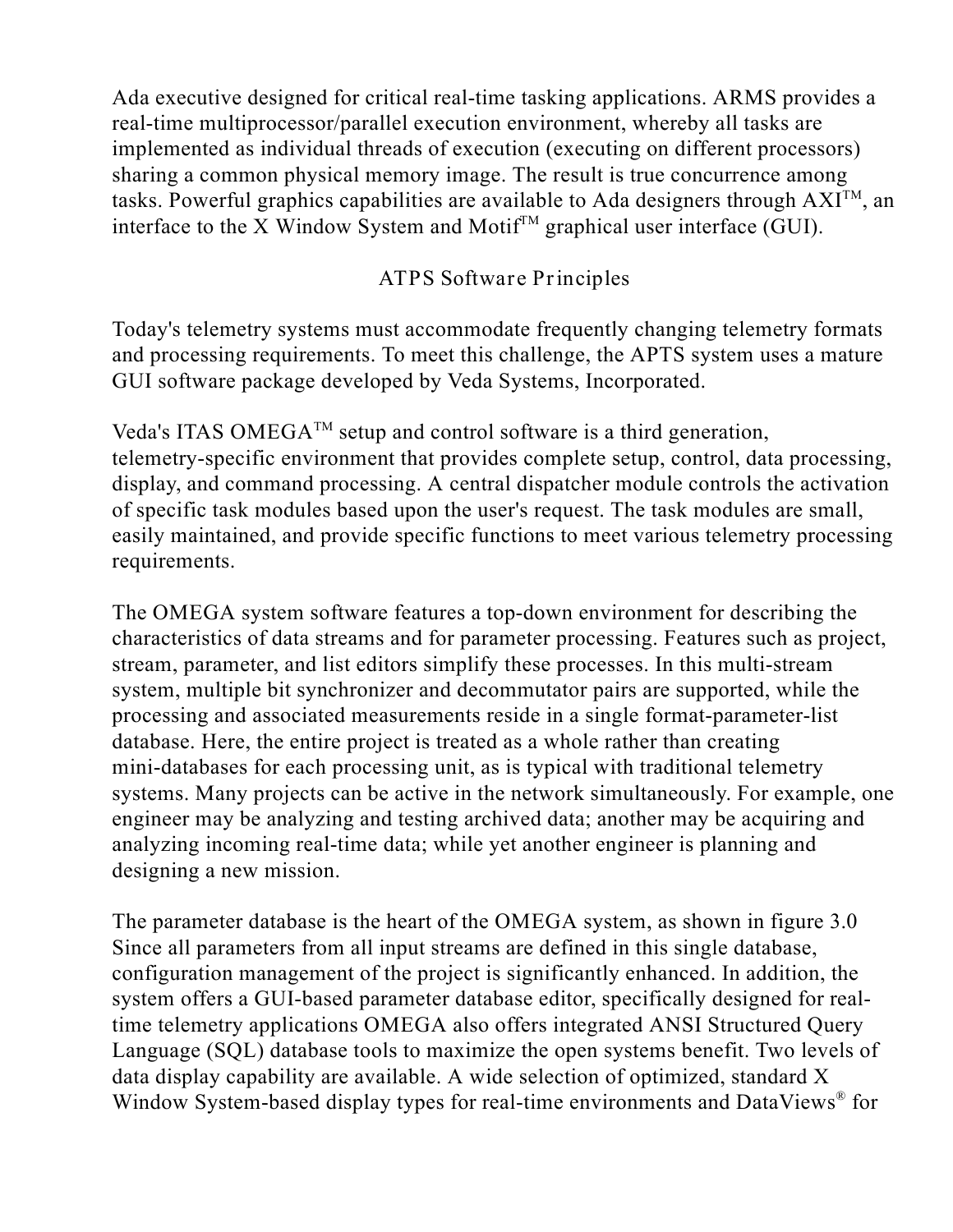

Figure 3.0

custom 2-D drawing environments. Unlike other systems that force the user to enter a display builder editor each time a new display is desired, the OMEGA system provides a unique parameter list approach which lets the user direct a parameter list to display type in real-time. This approach enhances the user's ability to respond rapidly to changing data display requirements during test operation.

A key design feature is the list-based architecture, as shown in figure 4.0, where lists are layered to allow simple access to specified data elements or groups. A complete,



Figure 4.0

graphically-oriented list editor adds increased system flexibility by enabling editing during runtime, retrieval during runtime, and easy test preparation. For example, a structural engineer, test director, and safety officer, each focused on different test scenarios, can develop separate data lists containing only the parameters that correlate to their individual areas of interest. This capability is extremely effective since global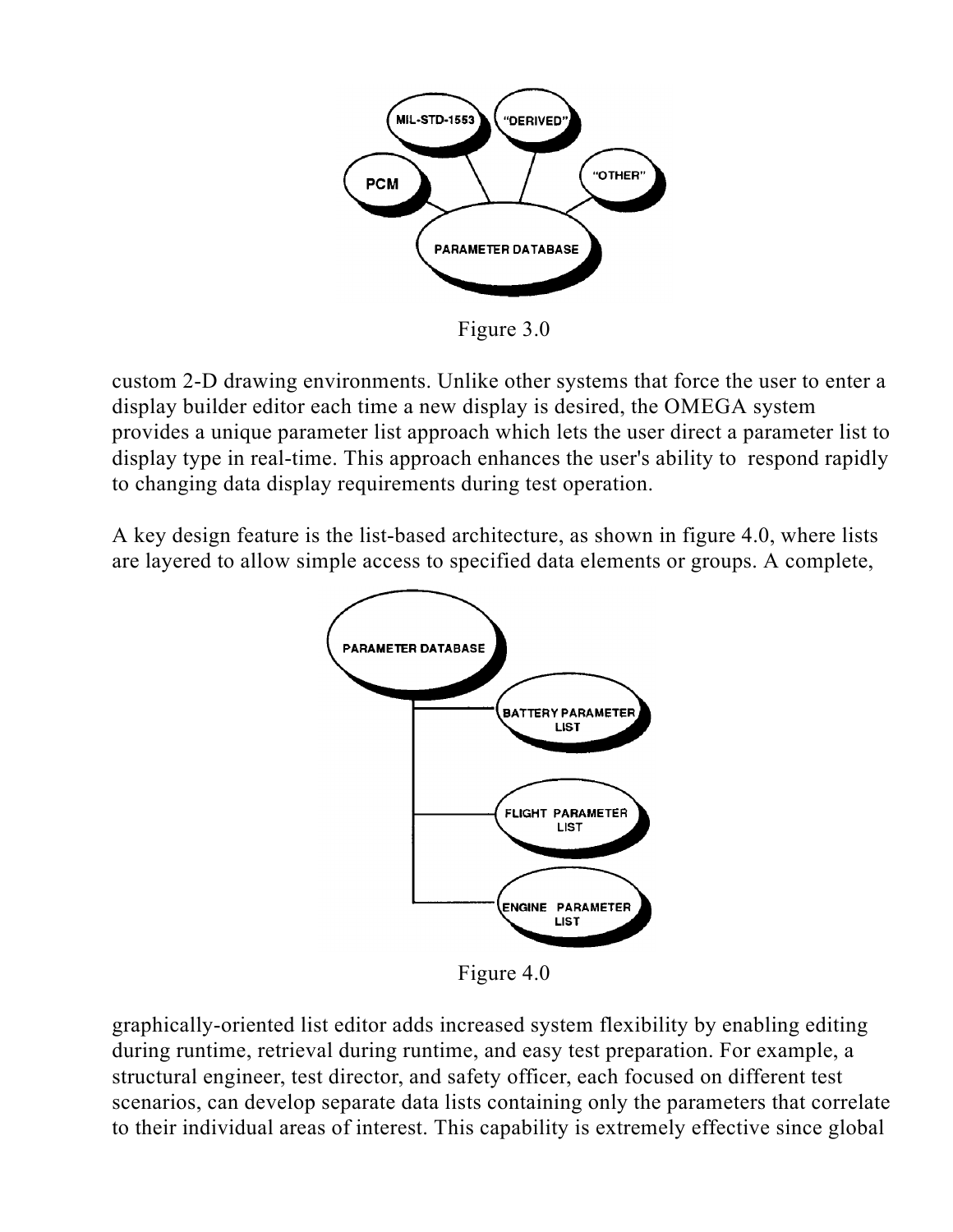lists typically become quite large, often containing 20,000 or more entries in a single flat file, making it difficult to locate a particular parameter. The list-based technique can also be used to limit bandwidth to selected devices by creating sublists for specific archive, processing and display duties, and by enabling manipulation of the list as a single unit.

Derived parameter processing is a critical element in telemetry applications since standard computed measurement units are often inadequate. The OMEGA system provides multiple levels of derived parameter processing capability. Here, the processing of real-time derived parameter data and external system commanding is accomplished in three distinct levels: operation, system, and application. Each provides an increased level of sophistication, flexibility, and direct data-driven CX/UX operating system connectivity.

Other traditional telemetry processing software features include task dispatcher, process control and data processing mechanisms, optimized LAN management implementations, and archiving options.

### **SUMMARY**

The unique ATPS architecture is designed to accommodate system upgrades and technology insertions though the replacement of existing processor boards with new boards, while retaining the rest of the system. All investment in software, system packaging, and peripherals is preserved. With the ATPS system, engineers need only redesign the interface card when incorporating advanced technology rather than reinvent the entire system from the CPU on up. The standards-based system supports COTS software and enables easy porting of existing code instead of necessitating the costly design, and subsequent redesign, of software.

The integrated ATPS provides the best-value solution for today's range and telemetry processing applications. The benefits of the ATPS architecture are significant in terms of ease of growth, life-cycle savings, reliability, and maintainability. Telemetry processing environments can now utilize a single box where, previously, multiple cumbersome platforms were required Open, standards-based architecture assures COTS supportability and system interoperability in multi-vendor environments, and generally attracts a large pool of users already familiar with system features, thereby reducing training efforts.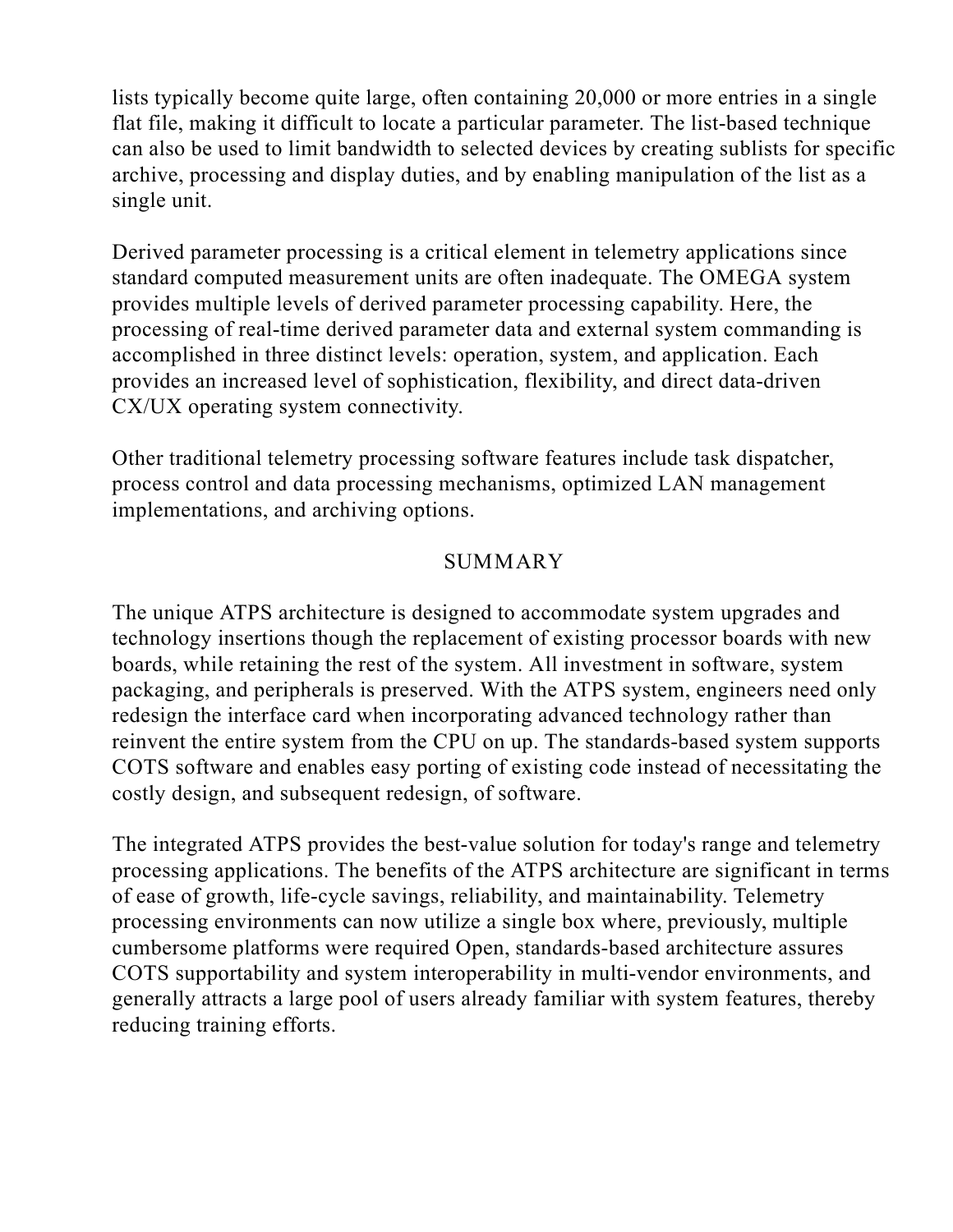The ATPS represents a new approach to telemetry data acquisition, processing, and analysis. By incorporating a core telemetry processing software system that easily moves across scalable hardware processor platforms, the ATPS effectively protects the customer's investment. As the bandwidth and practicality of fiber-based information networks increases, along with workstation processing performance, the ATPS will continue to provide an effective bridge between front-end, processor-intensive systems and distributed workstations.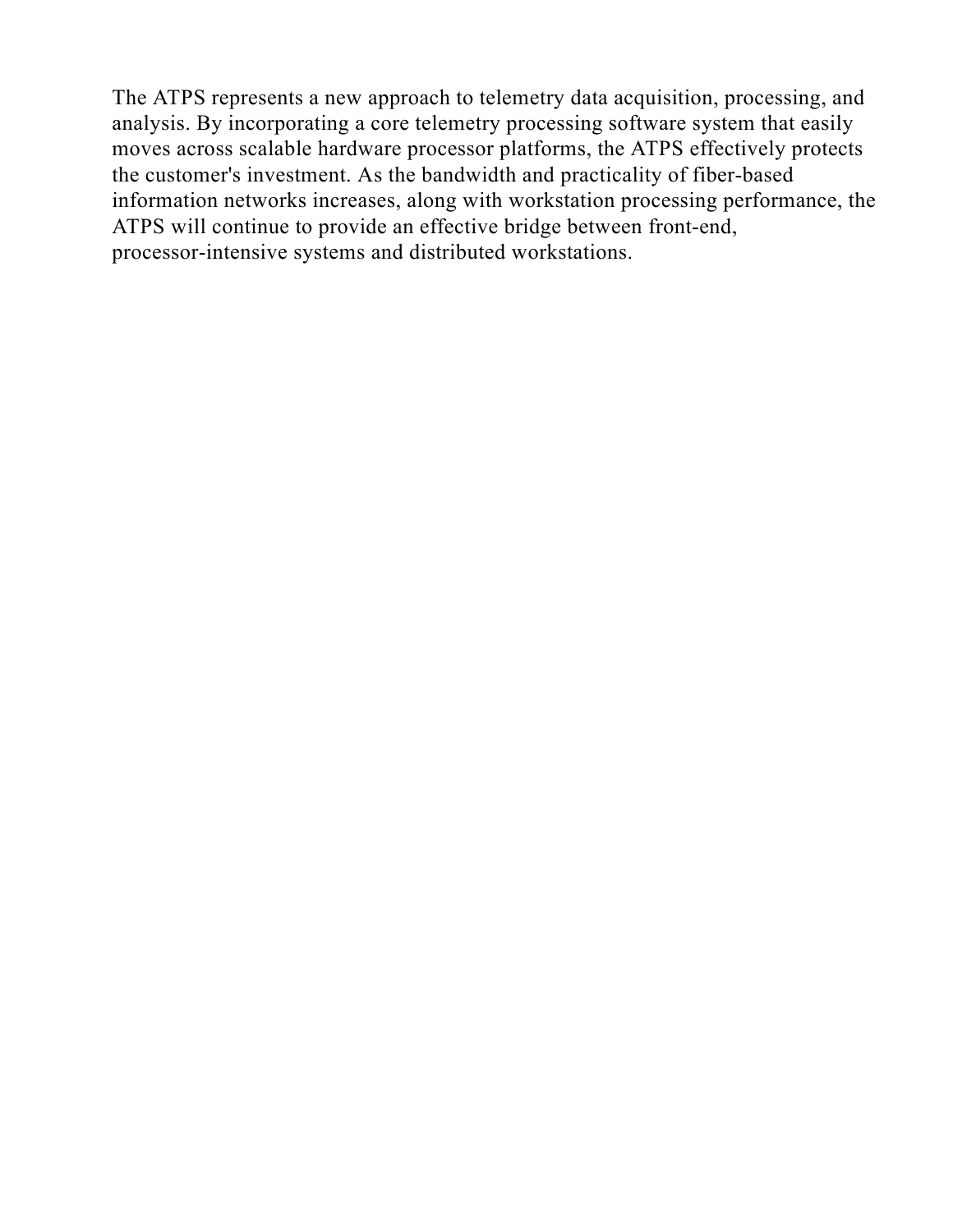